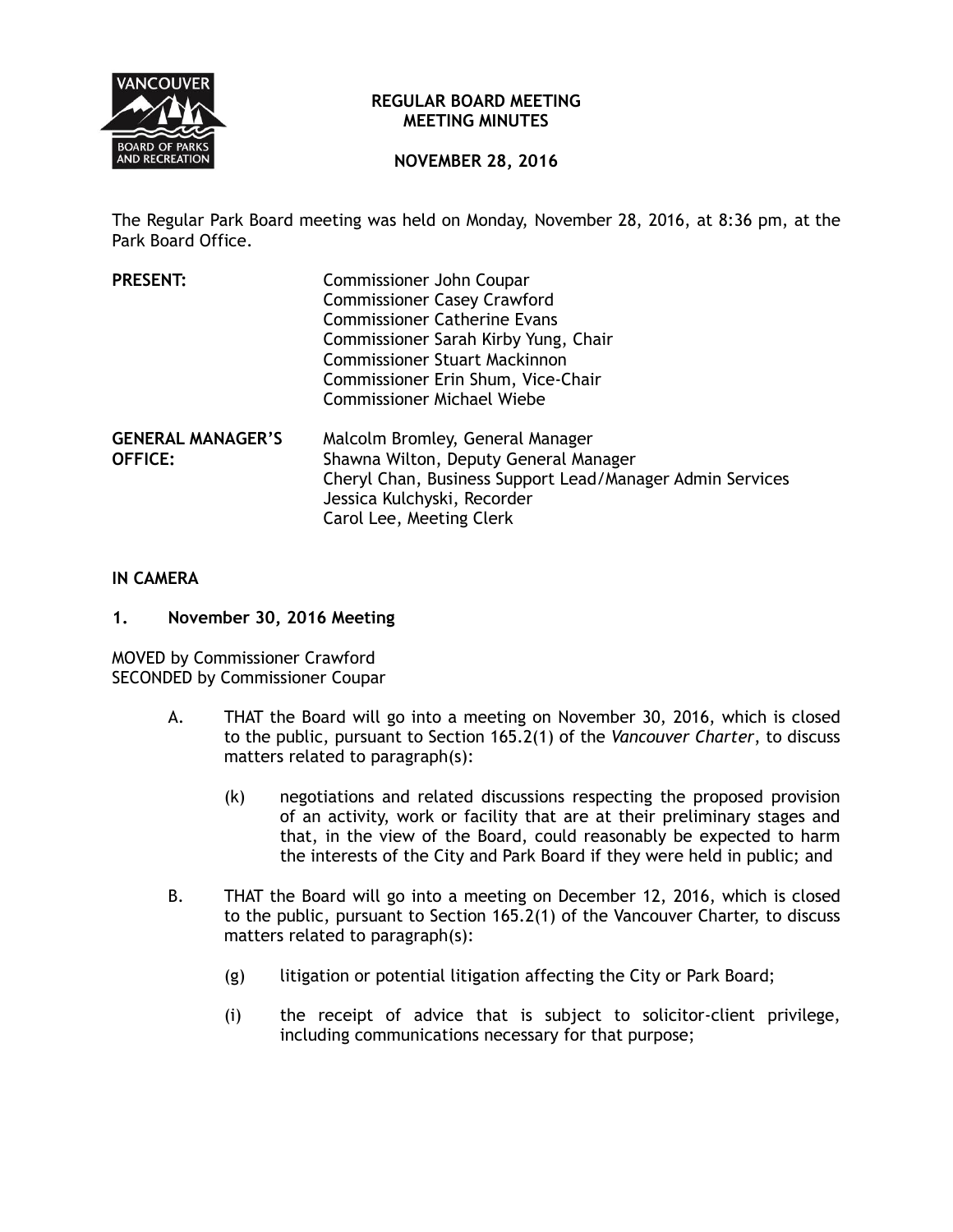(l) negotiations and related discussions respecting the proposed provision of an activity, work or facility that are at their preliminary stages and that, in the view of the Board, could reasonably be expected to harm the interests of the City and Park Board if they were held in public.

# CARRIED UNANIMOUSLY

### **ADOPTION OF MINUTES**

### **1. Regular Board Meeting – November 14, 2016**

MOVED by Commissioner Wiebe SECONDED by Commissioner Evans

> THAT the Park Board minutes of the November 14, 2016 meeting be adopted as circulated.

CARRIED UNANIMOUSLY

### **COMMUNICATIONS**

The Board was advised that there was one letter of support received for the "Increase Accessibility to Public Washrooms" motion. Copies of the correspondence have been distributed to Commissioners.

### **COMMITTEE REPORT**

### **1. Report of the Park Board Committee – November 28, 2016**

The Board considered the report containing recommendations and actions taken by the Park Board Committee. Its items of business included:

1. REPORT: Stanley Park Brewing at the Fish House – Proposed Design and Agreement

MOVED by Commissioner Coupar SECONDED by Commissioner Mackinnon

> THAT the Board approve the recommendations and actions taken by the Park Board Committee at its meeting of November 28, 2016, as contained in item 1.

## CARRIED

(Commissioner Wiebe abstained)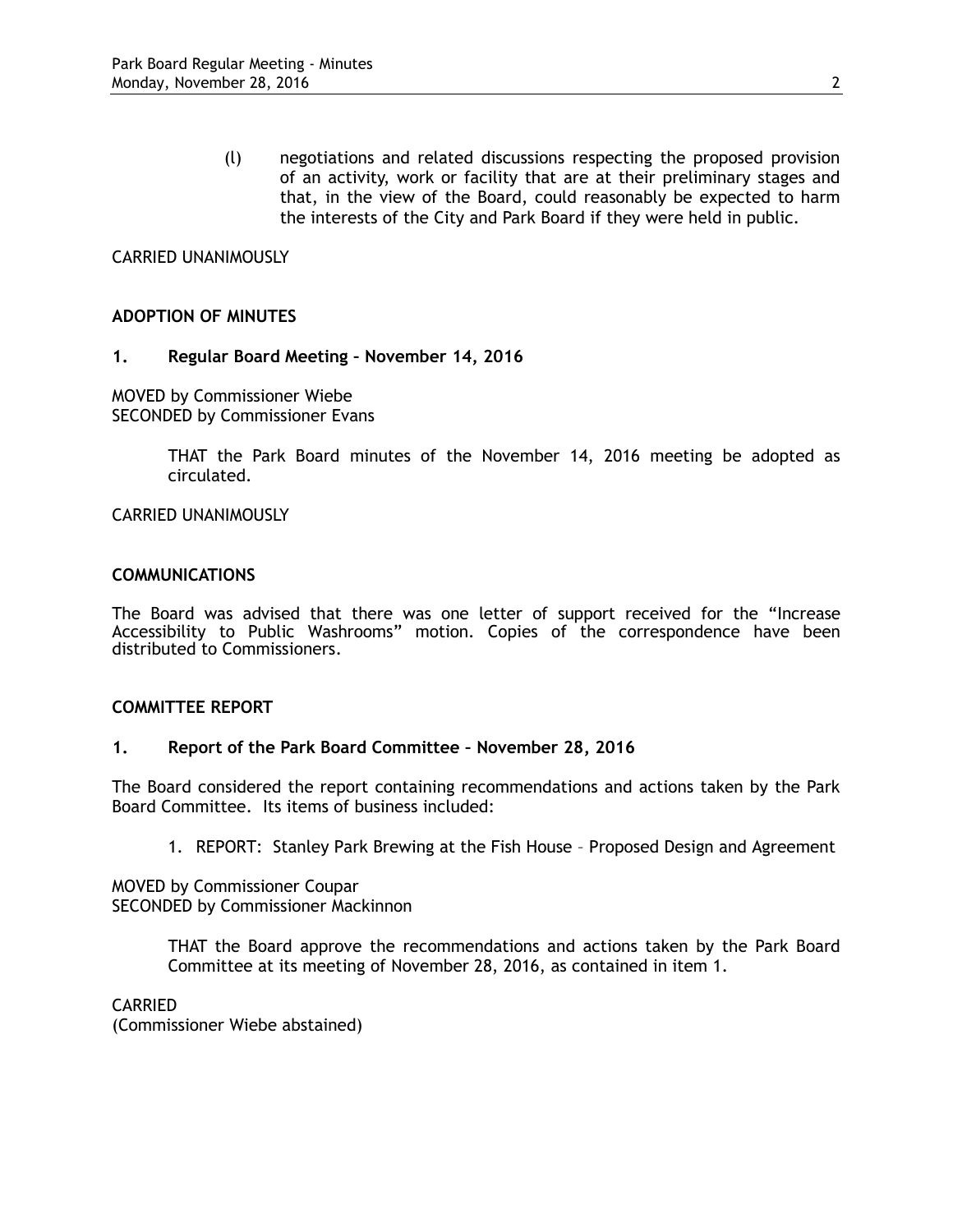# **STAFF REPORTS**

## **GENERAL MANAGER'S REPORT**

Malcolm Bromley, General Manager, reported that the City would be holding a Special Council Meeting on December 7, 2016 to consider the 2017 Operating Budget. The Park Board will be holding a Special Meeting on December 6, 2016 to consider its budget for the ensuing year.

Mr. Bromley highlighted the opening of holiday season events:

- Festival of Lights at VanDusen Botanical Garden on December 1, 2016
- Holiday Heights at Bloedel Conservatory on December 9, 2016.

# **MOTIONS ON NOTICE**

**1. Increase Accessibility to Public Washrooms**

\* \* \* \* \*

At this point in the proceedings, Commissioner Kirby-Yung stepped down as Chair in order to introduce a motion and to participate in the discussion. Commissioner Shum, as Vice-Chair, assumed the chair.

\* \* \* \* \*

Commissioner Kirby-Yung introduced the motion and commented on the increasing need for accessibility to public washrooms in the parks and recreation system. Commission Kirby-Yung, along with Malcolm Bromley, General Manager, Park Board, responded to questions from the Board. There was discussion on the availability of funds within the budget for the construction and maintenance of additional public washrooms and the need for all public washrooms to be accessible to persons with disabilities.

MOVED by Commissioner Kirby-Yung SECONDED by Commissioner Coupar

WHEREAS:

- 1. Vancouver City Council unanimously passed a motion at the Standing Committee on Policy and Strategic Priorities meeting on November 2, 2016 supporting increased public washrooms;
- 2. The Vancouver Seniors Advisory Committee passed a motion on September 23, 2016 regarding increased access to public washrooms;
- 3. Access to public toilets is a basic human need and is a component of delivering recreational services that are inclusive and welcoming to all;
- 4. Older adults require access to public washrooms. Seniors are a growing demographic in Vancouver with the city's population aged 65-74 expected to increase by 74%, and age 75+ to increase by 105% by 2041;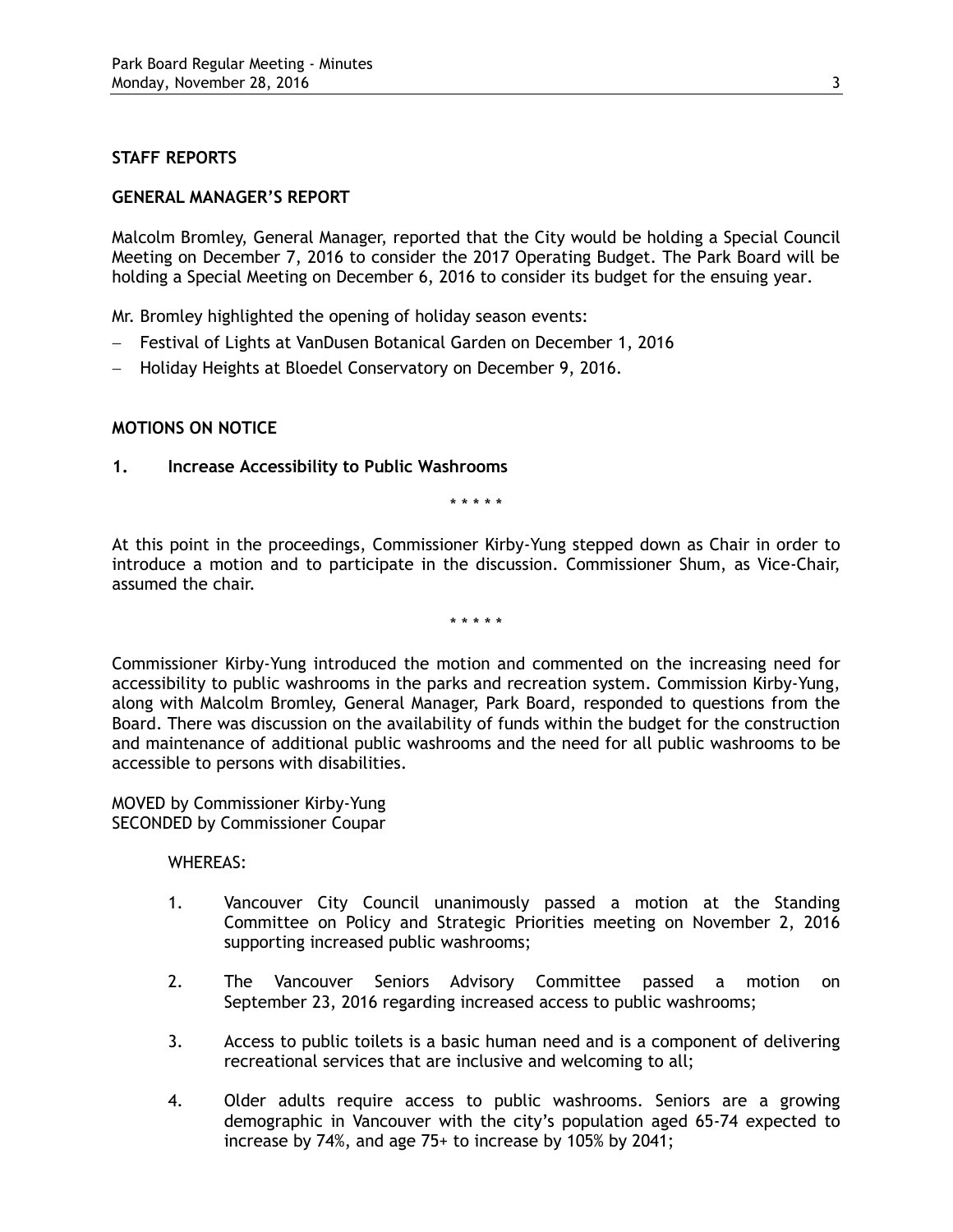- 5. Sports field users including children and youth (noting that fields in Vancouver experience sustained high use) require access to public washrooms;
- 6. Park users require access to public washrooms;
- 7. Such facilities provide comfort for all. Ready availability can encourage Vancouverites to get outside more often and for longer periods, thus encouraging active, healthy living; and
- 8. One of the most frequent complaints received from the public are related to the cleanliness of and access times for public bathrooms in parks.

THEREFORE BE IT RESOLVED THAT the Vancouver Park Board request staff to:

- A. Report back to the Board with an assessment of locations in the Vancouver parks and recreation system that may be underserved with accessible public washroom facilities, and identify any budgetary or operational constraints to providing sufficient regular servicing of public washrooms in the parks and recreation system;
- B. Establish appropriate design specifications for accessible public toilets, in consultation with groups such as the Seniors Advisory Committee, the Vancouver Field Sports Federation, Persons with Disabilities Advisory Committee, TGVI Steering Committee, and other advisory committees as may be relevant; and
- C. Include accessible public toilets in needed locations in current and future park planning projects, as well as include provisions for proper maintenance to ensure well-functioning, safe, and accessible facilities.

Amendment to the Motion

MOVED by Commissioner Mackinnon SECONDED by Commissioner Wiebe

THAT Item D be added:

D. That all new public washrooms maintained by the Park Board will include soap and, where possible, hot water.

### CARRIED

(Commissioner Coupar and Crawford opposed; Commissioner Shum abstained)

Question on the Main Motion, as Amended

THEREFORE BE IT RESOLVED THAT the Vancouver Park Board request staff to:

A. Report back to the Board with an assessment of locations in the Vancouver parks and recreation system that may be underserved with accessible public washroom facilities, and identify any budgetary or operational constraints to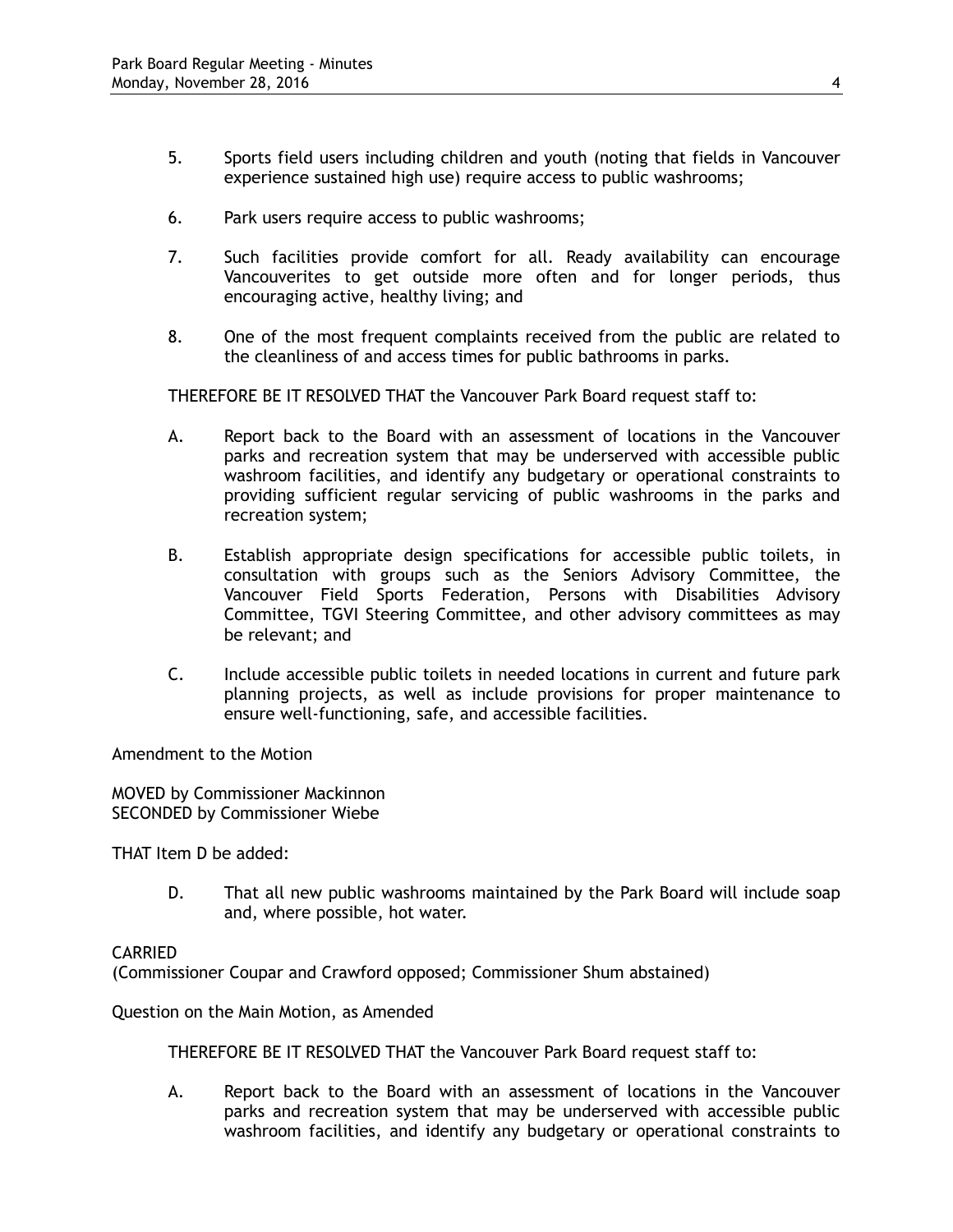providing sufficient regular servicing of public washrooms in the parks and recreation system;

- B. Establish appropriate design specifications for accessible public toilets, in consultation with groups such as the Seniors Advisory Committee, the Vancouver Field Sports Federation, Persons with Disabilities Advisory Committee, TGVI Steering Committee, and other advisory committees as may be relevant;
- C. Include accessible public toilets in needed locations in current and future park planning projects, as well as include provisions for proper maintenance to ensure well-functioning, safe, and accessible facilities; and
- D. That all new public washrooms maintained by the Park Board will include soap and, where possible, hot water.

## CARRIED UNANIMOUSLY

\* \* \* \* \*

At 9:07 pm Commissioner Kirby-Yung resumed as Chair.

\* \* \* \*

# **NOTICE OF MOTIONS**

### **1. Cetaceans at the Vancouver Aquarium**

Commissioner Kirby-Yung gave notice of motion on the following:

THEREFORE BE IT RESOLVED THAT the Vancouver Park Board:

- A. Support inclusion of an assent question on the 2018 Municipal Election ballot to determine if Vancouver residents support keeping cetaceans at the Vancouver Aquarium Marine Science Centre;
- B. Request the City of Vancouver to add such an assent (plebiscite) question to the 2018 Municipal Election ballot per section 130 of the Vancouver Charter; and
- C. Write to the Vancouver Aquarium asking it consider not bringing cetaceans into the facility until after the results of the 2018 plebiscite are received.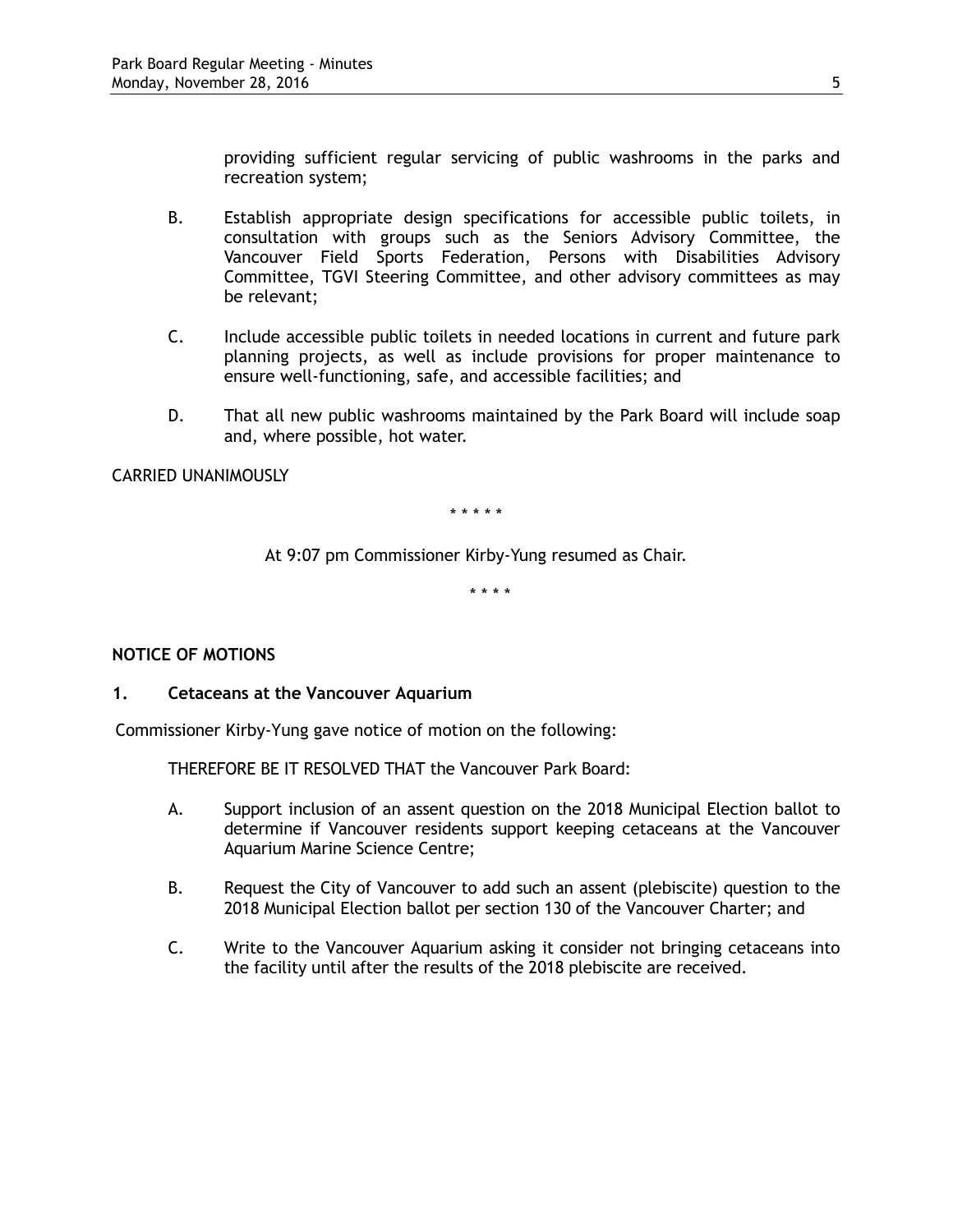## **NEW BUSINESS**

## **1. Release of In Camera Decisions**

Chair Kirby-Yung reported on actions taken by the Park Board at the October 3, 2016 In Camera meeting with respect to the Northeast False Creek Park Schematic Design Contract Award:

- A. THAT the Vancouver Park Board authorize staff to negotiate to the satisfaction of the Park Board's General Manager, City's Director of Legal Services, and the City's Chief Purchasing Official and enter into a contract with James Corner Field Operations, for Schematic Design of the Northeast False Creek Parks and Open Spaces, for a term of two (2) years, plus the option to extend for one (1) additional year, with an estimated contract value of \$875,319.00, plus applicable taxes, to be funded through the NEFC Viaducts Replacement Project capital budget;
- B. FURTHER THAT the Director of Legal Services, Chief Purchasing Official and Park Board General Manager be authorized to execute on behalf of the Board the contract contemplated by Recommendation A;
- C. THAT no legal rights or obligations will be created by the Park Board's adoption of Recommendations A and B above unless and until such contract is executed by the authorized signatories of the City as set out in these Recommendations; and
- D. THAT the Board direct staff to release the award once all parties have been notified and contract documents finalized.

# **2. New Start Strategy**

Commissioner Evans advised of the City of Vancouver's newly released settlement and integration strategy for immigrants and refugees that will be deployed from 2016 to 2025. The Park Board was one of the 120 partners involved in the development of the strategy. Malcolm Bromley, General Manager, Park Board, has advised that a briefing on the strategy will be provided to the Board in the New Year.

# **ENQUIRIES**

- 1. A Board member requested that staff provide the previous recommendation regarding keeping cetaceans at the Vancouver Aquarium and associated information to allow Commissioners to make an informed decision on Commissioner Kirby-Yung's notice of motion. Malcolm Bromley, General Manager, Park Board, advised that discussions related to this sensitive topic had been held during in camera meetings in the past and offered to discuss the matter directly with the Commissioner.
- 2. A Board member enquired if the Park Board has the authority to order a moratorium to bringing new cetaceans until a public process has been completed. Mr. Bromley advised that the authority does not exist under the existing agreement.